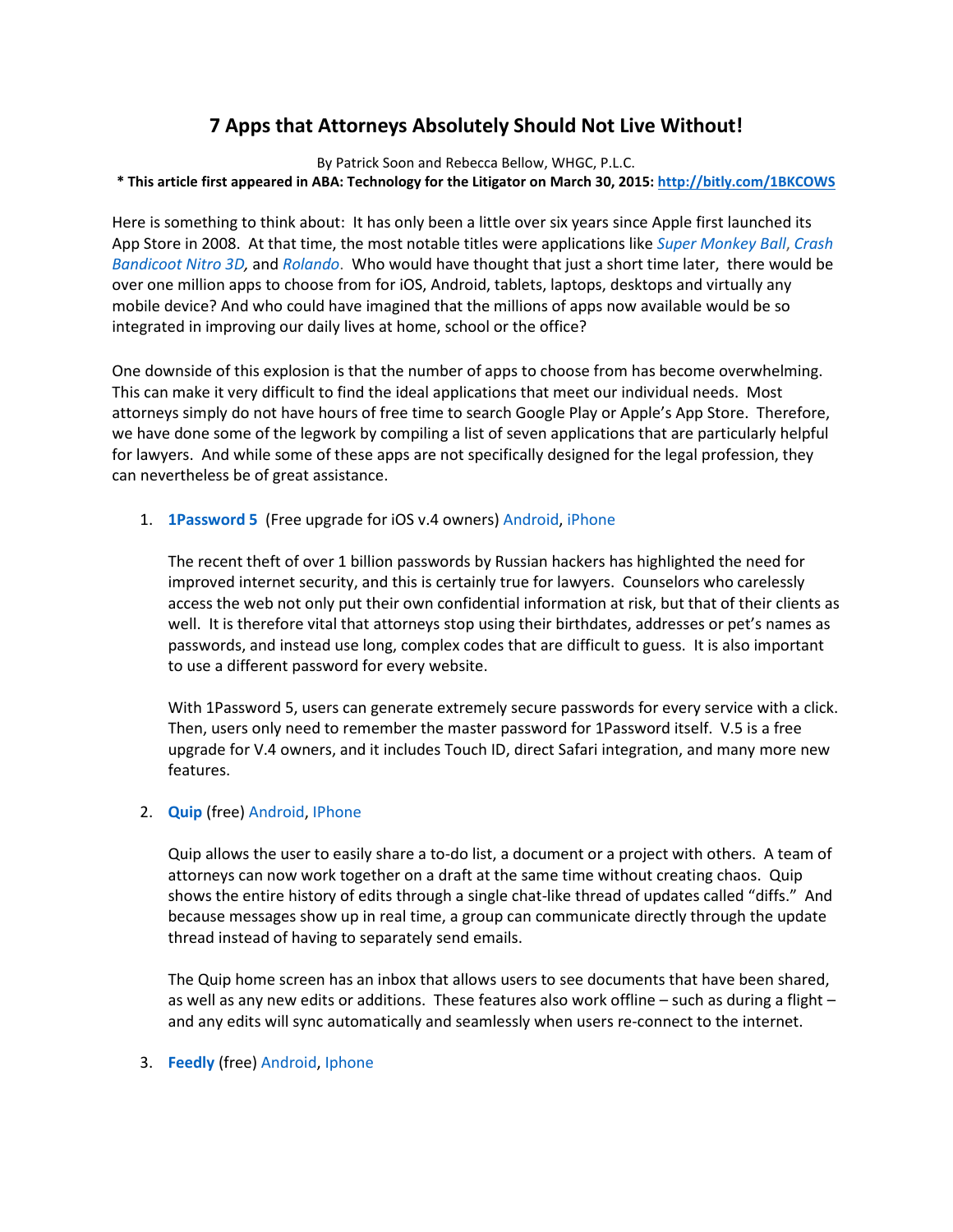Anyone who wants timely, and regularly delivered, content on any subject should use Feedly. This app is a type of RSS feed that provides a method for websites to publish information once and syndicate it automatically among millions of subscribers. An aggregator captures and organizes feeds to simplify the consumption of news. By downloading this app, users can have their favorite news delivered directly to their mobile phone. It is therefore no longer necessary to revisit the same site several times a day, looking for what's new.

With Feedly, news feeds from a variety of online sources are compiled into a single, customized view, users can more easily access and share content. This feature can be very useful for attorneys practicing intellectual property law, as IP attorneys will be better able to stay on top of headlines and developments in the tech and entertainment industries.

#### 4. **[Hootsuite](http://www.hootsuite.com/)** (Free for up to 3 social profiles[\) Android,](https://play.google.com/store/apps/developer?id=Hootsuite&hl=en) [iPhone](https://itunes.apple.com/us/app/hootsuite-for-twitter-social/id341249709?mt=8)

With Hootsuite, attorneys will be able to better market their services using social media. This app allows users to view and respond to up to three social media sites on a single dashboard for free, including Facebook, Twitter, Google+, FourSquare and Instagram. Through such social network integration, users can easily and efficiently track mentions of their personal name or even a law firm's name in tweets, messages or conversations. Further, attorneys will be less likely to miss an important inquiry from a potential new client.

By using Hootsuite's Social Media Analytics tool, users can also track which marketing efforts are producing results – and which are not.. Hootsuite, which recently reached a valuation of \$1 billion, has announced that it will also soon allow users to schedule and manage paid media marketing across their channels.

#### 5. **[Evernote](https://evernote.com/)** (free) [Android,](https://play.google.com/store/apps/details?id=com.evernote&hl=en) [iPhone](https://itunes.apple.com/us/app/evernote/id281796108?mt=8)

Most attorneys have heard of Evernote by now, but very few law practitioners appreciate the full potential of this app to assist an attorney's practice. Though the name suggests it is primarily used for taking notes from scratch, it can actually be used to store and organize virtually *any* digital media, including photos, voice notes, online research, etc. For example, instead of using a bookmark, users can capture a whole webpage (or part of a webpage), write notes directly on the page, store it, and retrieve it later.

Evernote's versatility has made it a sort of hub to which many other services connect. LinkedIn members, for example, can scan a business card using Evernote, enter comments on it, and send it directly to their network. Most importantly, stored information is not buried and difficult to find. Evernote makes accessing and retrieving files easy with its highly efficient search function.

## 6. **[Fastcase](http://www.fastcase.com/)** (free for mobile devices) [Android,](https://play.google.com/store/apps/details?id=com.fastcase.researchapp) [iPhone](https://itunes.apple.com/us/app/fastcase/id352470511?mt=8)

While the full version of Fastcase requires a subscription, the mobile application is free. This powerful legal research tool essentially allows users to carry the entire American law library in the palm of one's hand. Users can search by citation, keyword (in Boolean or natural language), or browse entire statute collections. By using intelligent algorithms, the best results are moved to the top and include a citation analysis so that users can see which cases are most cited.